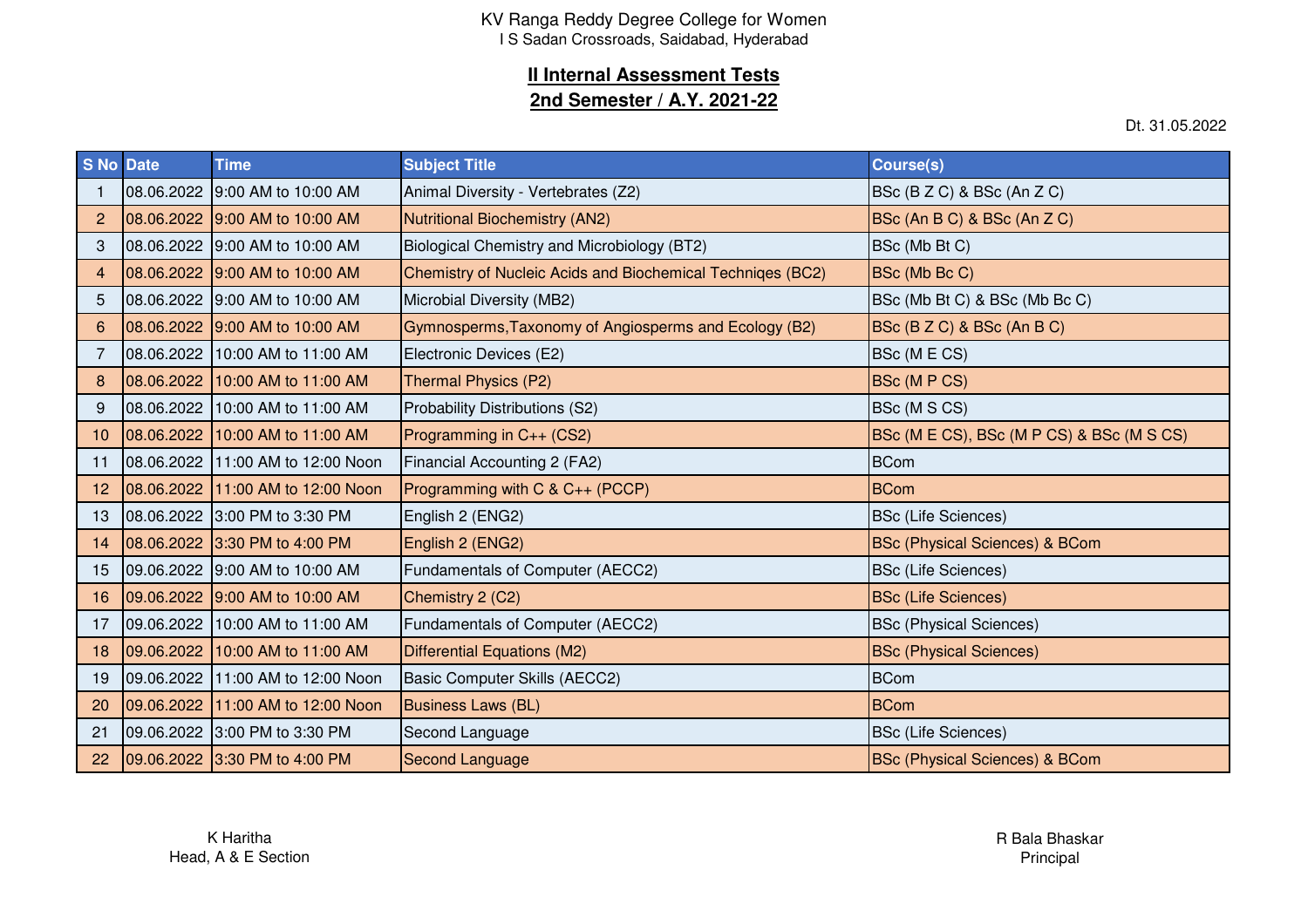KV Ranga Reddy Degree College for Women I S Sadan Crossroads, Saidabad, Hyderabad

### **II Internal Assessment Tests**

#### **4th Semester / A.Y. 2021-22**

Dt. 31.05.2022

|                 | S No Date  | <b>Time</b>          | <b>Subject Title</b>                                         | <b>Course(s)</b>                          |
|-----------------|------------|----------------------|--------------------------------------------------------------|-------------------------------------------|
|                 | 10.06.2022 | 9:00 AM to 10:00 AM  | Cell Biology, Genetics and Developmental Biology (Z4)        | BSc (B Z C) & BSc (An Z C)                |
| $\overline{2}$  | 10.06.2022 | 9:00 AM to 10:00 AM  | Family & Community Nutrition (AN4)                           | BSc (An B C) & BSc (An Z C)               |
| 3               | 10.06.2022 | 9:00 AM to 10:00 AM  | <b>Bioinformatics and Biostatistics (BT4)</b>                | BSc (Mb Bt C)                             |
| 4               | 10.06.2022 | 9:00 AM to 10:00 AM  | Intermediary Metabolism (BC4)                                | BSc (Mb Bc C)                             |
| 5.              | 10.06.2022 | 9:00 AM to 10:00 AM  | Cell Biology, Genetics & Plant Physiology (B4)               | BSc (B Z C) & BSc (An B C)                |
| 6               | 10.06.2022 | 9:00 AM to 10:00 AM  | Medical Microbiology & Immunology (MB4)                      | BSc (Mb Bt C) & BSc (Mb Bc C)             |
| $\overline{7}$  | 10.06.2022 | 10:00 AM to 11:00 AM | Linear Integrated Circuits and Basics of Communications (E4) | BSc (MECS)                                |
| 8               | 10.06.2022 | 10:00 AM to 11:00 AM | Waves and Optics (P4)                                        | BSc (MPCS)                                |
| 9               | 10.06.2022 | 10:00 AM to 11:00 AM | Statistical Inference (S4)                                   | <b>BSc (MSCS)</b>                         |
| 10 <sup>1</sup> | 10.06.2022 | 10:00 AM to 11:00 AM | Data Base Management Systems (CS4)                           | <b>BSc (Physcial Sciencse)</b>            |
| 11              | 10.06.2022 | 10:00 AM to 11:00 AM | Income Tax (IT)                                              | <b>BCom (Computer Applications)</b>       |
| 12 <sub>2</sub> | 10.06.2022 | 10:00 AM to 11:00 AM | Web Technologies (WT)                                        | <b>BCom (Computer Applications)</b>       |
| 13              | 10.06.2022 | 2:00 PM to 3:00 PM   | English 4 (ENG4)                                             | <b>BSc (Life Sciences)</b>                |
| 14              | 10.06.2022 | 2:00 PM to 3:00 PM   | Materials and their Applications (SEC4)                      | <b>BSc (Life Sciences)</b>                |
| 15              | 10.06.2022 | 3:00 PM to 4:00 PM   | English 4 (ENG4)                                             | <b>BSc (Physcial Sciencse) &amp; BCom</b> |
| 16              | 10.06.2022 | 3:00 PM to 4:00 PM   | Python 2 (SEC4)                                              | <b>BSc (Physcial Sciencse)</b>            |
| 17              | 10.06.2022 | 3:00 PM to 4:00 PM   | Practice of Life and General Insurance (SEC4)                | <b>BCom (Computer Applications)</b>       |
| 18              | 11.06.2022 | 9:00 AM to 10:00 AM  | Chemistry 4 (C4)                                             | <b>BSc (Life Sciences)</b>                |
| 19              | 11.06.2022 | 9:00 AM to 10:00 AM  | <b>Universal Human Values (SEC3)</b>                         | <b>BSc (Life Sciences)</b>                |
| 20              | 11.06.2022 | 10:00 AM to 11:00 AM | Universal Human Values (SEC3)                                | BSc (Physcial Sciencse) & BCom            |
| 21              | 11.06.2022 | 10:00 AM to 11:00 AM | Algebra (M4)                                                 | <b>BSc (Physcial Sciencse)</b>            |
| 22              | 11.06.2022 | 10:00 AM to 11:00 AM | <b>Business Statistics 2 (BS2)</b>                           | <b>BCom</b>                               |
| 23              | 11.06.2022 | 3:30 PM to 4:00 PM   | <b>Second Language</b>                                       | <b>BSc (Life Sciences)</b>                |
| 24              | 11.06.2022 | 4:00 PM to 4:30 PM   | Second Language                                              | BSc (Physcial Sciencse) & BCom            |